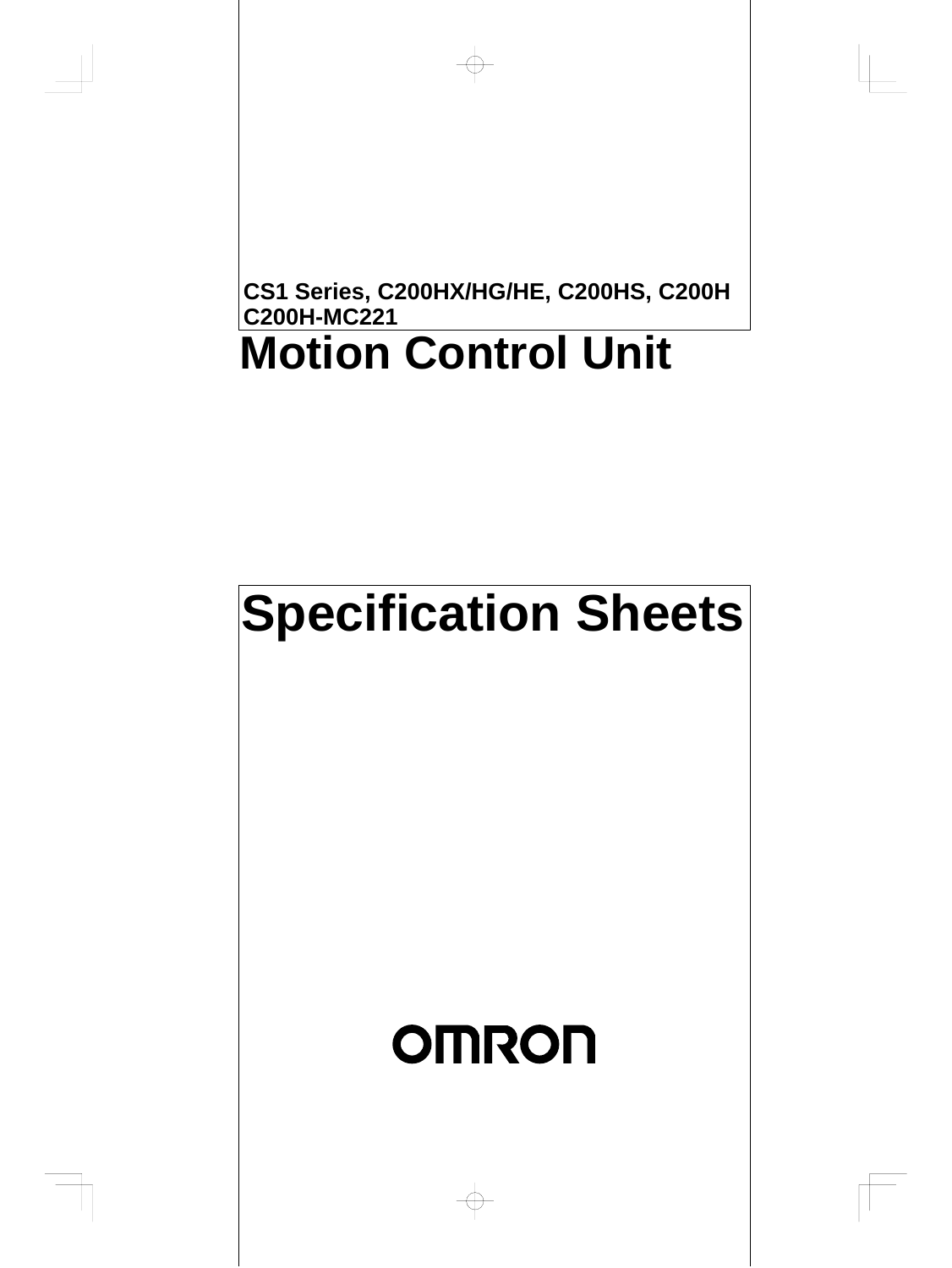

## CS1 Series, C200HX/HG/HE, C200HS, C200H **Motion Control Unit**

**C200H-MC221**

## **2-axis Motion Control with Multitasking G Language**

- The C200H-MC221 is a 2-axis Motion Control Unit for the CS1-series, C200HX/HG/HE, C200HS, and C200H PCs. With its built-in G-language programming, it can be used for advanced motion control, and its multitasking capability allows operations to be performed independently for each axis. The following two modes can be used for motion control:
	- 1. Motion control by G language programming in the MC Unit (Automatic Mode)
	- 2. Motion control by instructions from the PC interface area in the CPU Unit or by manual commands from the Teaching Box (Manual Mode)

The MC Unit has been developed for use in simple positioning applications using servomotors. Applicable machines are as follows:

- Conveyor Systems: X/Y tables, palletizers/depalletizers, loaders/unloaders, etc.
- Assembling Systems: Simple robots (including orthogonal robots), simple automated assembling machines (such as coil winding, polishing, hole punching), etc.
- **Note:** The MC Unit is not designed to perform linear interpolation, circular interpolation, or helical circular interpolation with horizontal articulated robots or cylindrical robots, because it does not support coordinate conversions. The MC Unit can, however, perform PTP control with these robots.







#### **Manual Mode**



"Programmable Controller" is abbreviated as "PC" in these Specification Sheets.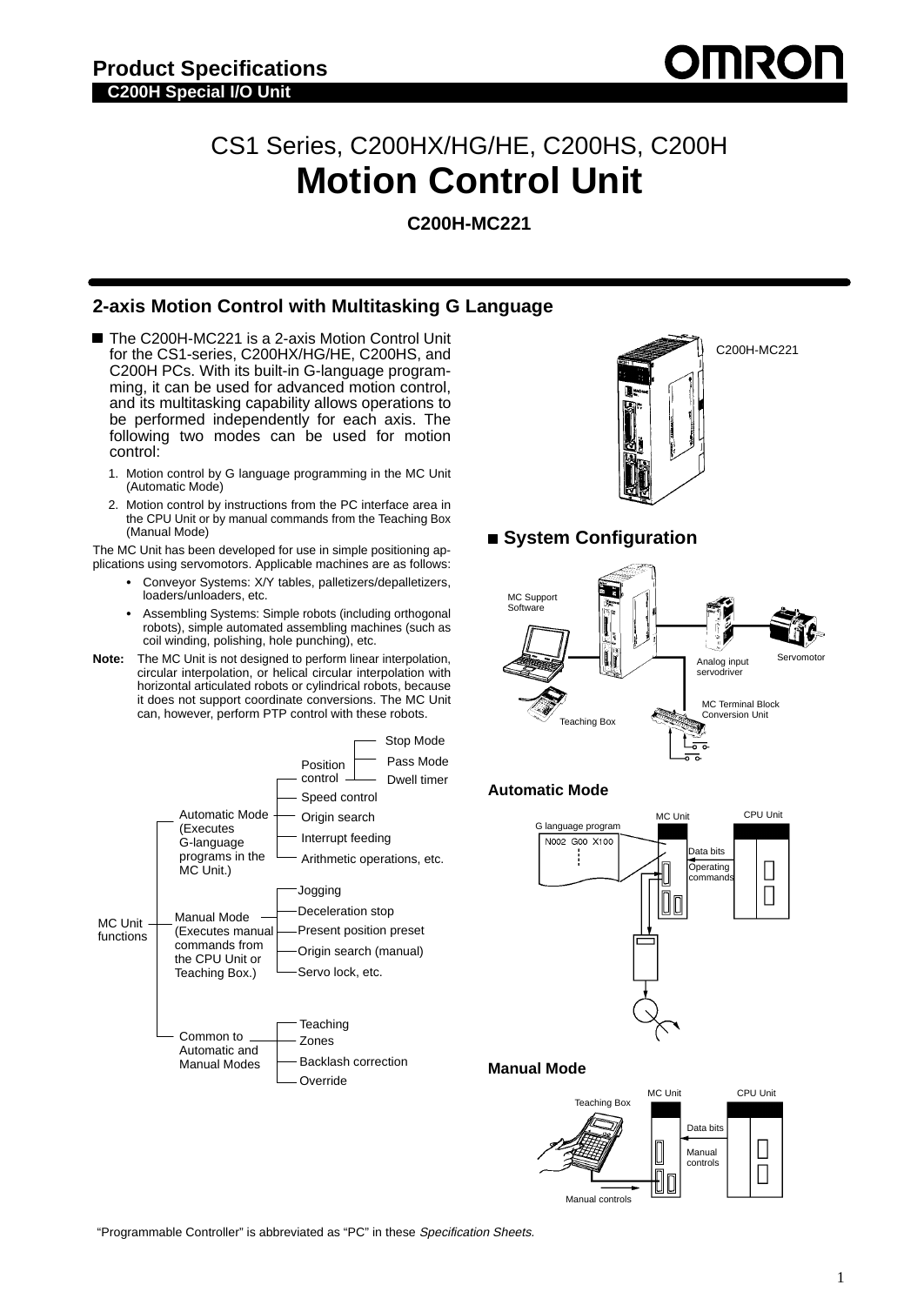#### **Features**

#### **Multitasking G Language to Reduce CPU Unit Programming**

The MC Unit is provided with a multitasking G language, an ideal language for motion control. Up to 100 programs can be registered.

- Multiaxis control programs can be easily created.
- Position control can be performed by specifying program numbers using the PC interface area and executing operation commands, reducing the workload on the CPU Unit's ladder program.
- Axis configuration can be set, such as controlling X-Y robot operations or controlling operations separately for each axis.

#### **Up to 16 Axes Can be Controlled for Each CPU Unit**

Up to 8 MC Units can be mounted to a CPU Unit, so up to 16 axes can be controlled.

#### **High-speed Response to Start Commands from CPU Unit**

The response time from when a start command is received from the CPU Unit until the command voltage is output from the MC Unit is 12 ms.

#### **Operation Can be Started or Stopped by General-purpose Inputs**

The MC Unit is provided with general-purpose inputs, so operation can be started or stopped without needing intervention by the CPU Unit.

- General-purpose inputs can be used as jog start signals, external device interlock signals, restart signals, and other signals.
- **Models**

• The MC Unit can perform high-speed-response positioning by itself.

#### **Interrupt Feeding Function Provided as Standard**

The MC Unit can perform high-speed positioning for feeding operations (such as for feeders) by external sensors.

#### **Compatible with Absolute Encoders**

This MC Unit is compatible with OMNUC U-series and other Servomotors with absolute encoders. It no longer requires origin searches, and allows quick start and reset at system start-up or power-down. The MC Unit can also handle a mixture of absolute and incremental encoders.

#### **250-kp/s Encoder Response Frequency**

The maximum feedback encoder response frequency is 250 kp/s, so the MC Unit can be used with high-speed and high-precision servomotors.

#### **Data Creation Using Teaching Box**

In addition to entering numbers in the Position Data Edit Window of the MC Support Software, it is possible to create position data by using the Teaching Box to teach positions while actually moving the machinery.

#### **Operate with MPG**

Positioning and simple sync operations can be performed using an MPG (manual pulse generator).

#### **Special Cable for Connecting Servodrivers**

| <b>Applicable PCs</b>              | Unit classification    | Number of controlled<br>axes | <b>Controlled servodriver</b> | Model       |
|------------------------------------|------------------------|------------------------------|-------------------------------|-------------|
| CS1. C200HX/HG/HE<br>C200HS, C200H | C200H Special I/O Unit | 2 axes                       | Analog input servodriver      | C200H-MC221 |

#### **MC Unit Support Software (Sold Separately)**

| <b>Name</b>                                                                     | <b>Computer</b>         | <b>Specifications</b>                                                                                                                                                                           | Model                                          |
|---------------------------------------------------------------------------------|-------------------------|-------------------------------------------------------------------------------------------------------------------------------------------------------------------------------------------------|------------------------------------------------|
| <b>MC Support Software</b>                                                      | IBM PC/AT or compatible | Editing system parameters, editing<br>position data, creating MC<br>programs (G language),<br>transferring data to MC Unit,<br>monitoring MC Unit, saving data in<br>flash memory, and printing | CV500-ZN3AT1-E                                 |
| RS-422 Cable<br>(connects to<br>peripheral<br>connector on Unit<br>front panel) | IBM PC/AT or compatible | Cable: 3.3 m (connector on MC<br>Unit end: half-pitch 20-pin,<br>connector on computer end: D-sub<br>25-pin)<br>25-to-9-pin conversion connector<br>manufactured by Sanwa Supply                | <b>CV500-CIF01</b><br>D09-9F25F (Sanwa Supply) |

## **Specifications**

| <b>Item</b>                                       | <b>Specifications</b>                                                                                                     |  |
|---------------------------------------------------|---------------------------------------------------------------------------------------------------------------------------|--|
| <b>Model number</b>                               | C200H-MC221                                                                                                               |  |
| Applicable PC                                     | CS1-series, C200HX/HG/HE, C200HS, C200H                                                                                   |  |
| Unit classification                               | C200H Special I/O Unit                                                                                                    |  |
| Racks on which MC Unit can be mounted             | CPU Rack, C200H Expansion I/O Rack, CS1 Expansion Rack, SYSMAC BUS<br>Remote I/O Slave Rack                               |  |
| Maximum number of MC Units that can be<br>mounted | 8 Units (16 axes) or 5 Units (10 axes) depending on the PC model. (For details,<br>refer to Connectable CPU Unit Models.) |  |
| Unit numbers                                      | o to 8 and A to E, or 0 to 8 depending on the PC model. (For details, refer to<br>Connectable CPU Unit Models.)           |  |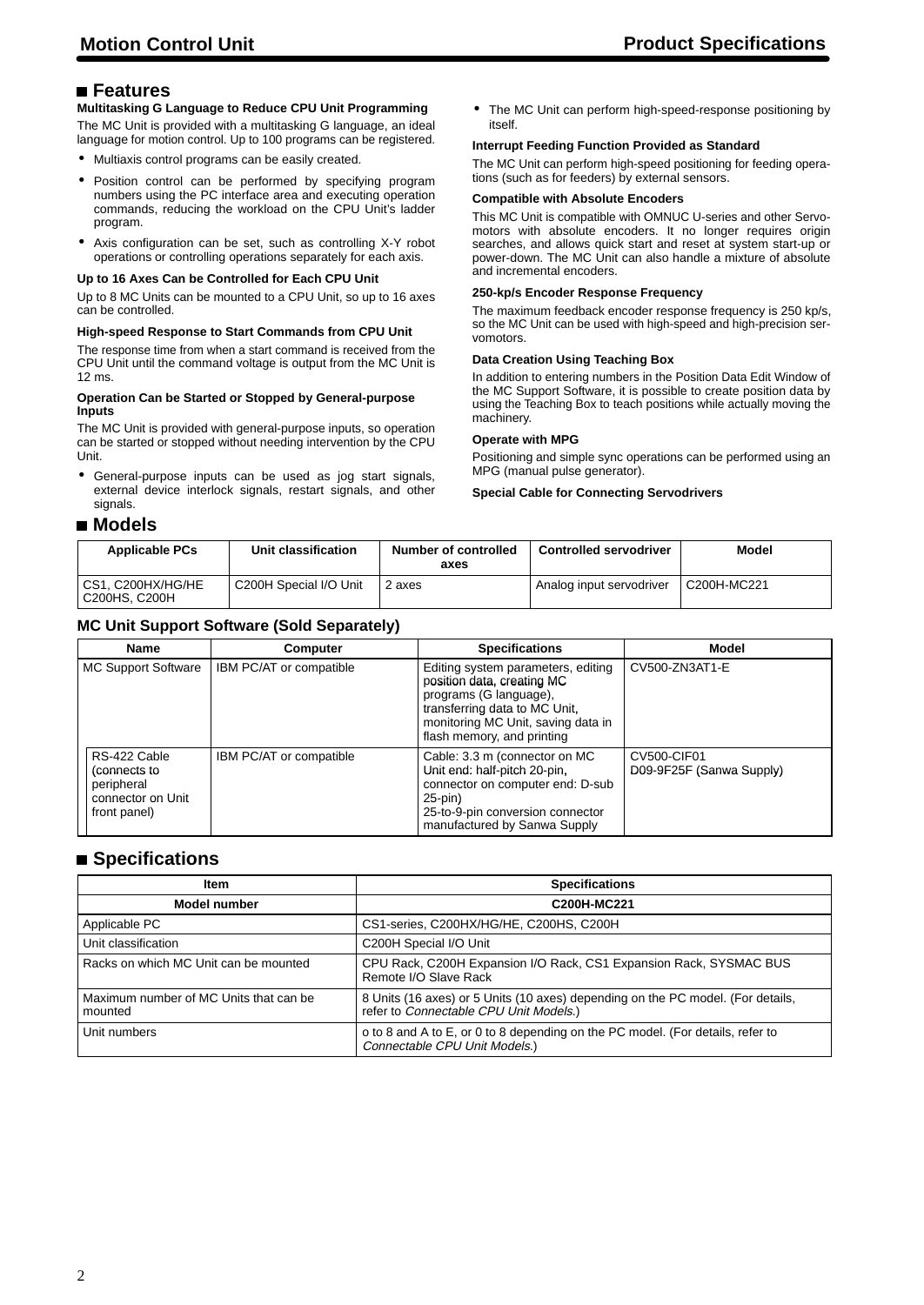| <b>Model number</b>                                |                                             | C200H-MC221                                                                                                                                                                          |
|----------------------------------------------------|---------------------------------------------|--------------------------------------------------------------------------------------------------------------------------------------------------------------------------------------|
| Method for data                                    | Words allocated to Special                  | 20 words/Unit (uses 2 unit numbers.)                                                                                                                                                 |
| I/O Units in CIO Area<br>transfer with CPU<br>Unit |                                             | CPU Unit to MC Unit:<br>Program numbers, cycle start (MC program operation command), origin search<br>command, automatic/manual mode switching, etc.                                 |
|                                                    |                                             | MC Unit to CPU Unit:<br>Status: Positioning completed, zones, busy flag, etc.<br>Monitor data: Present position, error codes, M codes, etc.                                          |
|                                                    | Words allocated to Special                  | 2 words used out of 100 words allocated                                                                                                                                              |
|                                                    | I/O Units in DM Area                        | Expansion Data words are specified in initial settings.                                                                                                                              |
|                                                    | Words in Expansion Data                     | 23 words per Unit                                                                                                                                                                    |
|                                                    | Area (DM or EM Area)                        | CPU Unit to MC Unit:<br>Data transfer area specifications, present position preset values, etc.                                                                                      |
|                                                    |                                             | MC Unit to CPU Unit:<br>System error codes, task error codes, effective program numbers, etc.                                                                                        |
| Controlled servodrivers                            |                                             | Analog input servodrivers (Example: OMRON OMNUC H, M, or U Series)                                                                                                                   |
| Encoder interface                                  |                                             | Line receiver input; maximum response frequency: 250 kp/s (before multiplication)                                                                                                    |
|                                                    |                                             | Pulse ratio: 4 (fixed)                                                                                                                                                               |
|                                                    |                                             | Note: The applicable absolute encoder is the OMRON OMNUC U Series.                                                                                                                   |
| Built-in program language                          |                                             | G language (Started by receiving a start command from the CPU Unit ladder<br>diagram program.)                                                                                       |
| Control                                            | Control method                              | Speed reference voltage output-type semi-closed loop system, using incremental<br>and absolute encoder inputs (automatic trapezoidal or S-curve<br>acceleration/deceleration method) |
|                                                    | Number of controlled axes                   | 2 axes max.                                                                                                                                                                          |
|                                                    | Number of simultaneously<br>controlled axes | 2 axes max.                                                                                                                                                                          |
|                                                    | PTP (independent) control                   | Multitasking can be used to execute independent operating modes and programs for<br>each axis.                                                                                       |
|                                                    | Automatic/Manual Mode (for each task)       | Automatic Mode: Mode for executing MC program created in G language.<br>Manual Mode: Mode for executing manual commands from CPU Unit (PC interface<br>area) or Teaching Box.        |
|                                                    |                                             | Note: The Automatic and Manual Modes are switched according to the PC interface<br>area of the CPU Unit.                                                                             |
|                                                    |                                             | There are a total of 10 Manual Mode commands, including origin search, reference<br>origin return, jogging, and present position preset.                                             |
|                                                    |                                             | The operation command (cycle start) is started in Automatic Mode using the PC<br>interface area of the CPU Unit.                                                                     |
| Positioning<br>operations                          | Independent                                 | Independent operations for a maximum of two axes                                                                                                                                     |
|                                                    | Linear interpolation                        | Linear interpolation for a maximum of two axes                                                                                                                                       |
|                                                    | Circular interpolation                      | Circular interpolation for a maximum of two axes on a plane.                                                                                                                         |
|                                                    | Interrupt feeding                           | Operations for each axis                                                                                                                                                             |
| Position specification method                      |                                             | Operating positions can be specified in MC programs by using one of the following<br>three methods.                                                                                  |
|                                                    |                                             | Direct Specification of Coordinate Values<br>Example: When G00 X100 is specified with absolute specification, the X axis moves<br>to a position of 100.                              |
|                                                    |                                             | Address Specification of Position Data<br>Example: When G00 XA0000 is specified, the axis moves to the position set as<br>position data address 0000.                                |
|                                                    |                                             | Indirect Register Specification<br>Example: When G00 X(E00) is specified, the X axis moves to the position set as the<br>position data address in the E00 indirect register.         |
| Control unit                                       | Minimum setting unit                        | 1, 0.1, 0.01, 0.001, 0.0001                                                                                                                                                          |
|                                                    | Units                                       | mm, inch, degree, pulse (There is no unit conversion function.)                                                                                                                      |
| Maximum command value                              |                                             | -39,999,999 to +39,999,999                                                                                                                                                           |
| Acceleration/deceleration curve                    |                                             | Trapezoidal or S-curve (Can be selected for each axis.)                                                                                                                              |
| Acceleration/deceleration time                     |                                             | Individual acceleration/deceleration settings possible: 0 to 9,998 ms (2-ms)<br>increments)                                                                                          |
| Speed reference                                    |                                             | Speed control for a maximum of two axes.<br>When the unit is pulses, the setting range is from 1 p/s to 1,000 kp/s (after<br>multiplication by 4).                                   |
| Feed rate (PTP operation) specification method     |                                             | Can be set for each axis.<br>Feed rate = High speed $\times$ Override value/100<br>Real-time speed can be changed by altering the override value.                                    |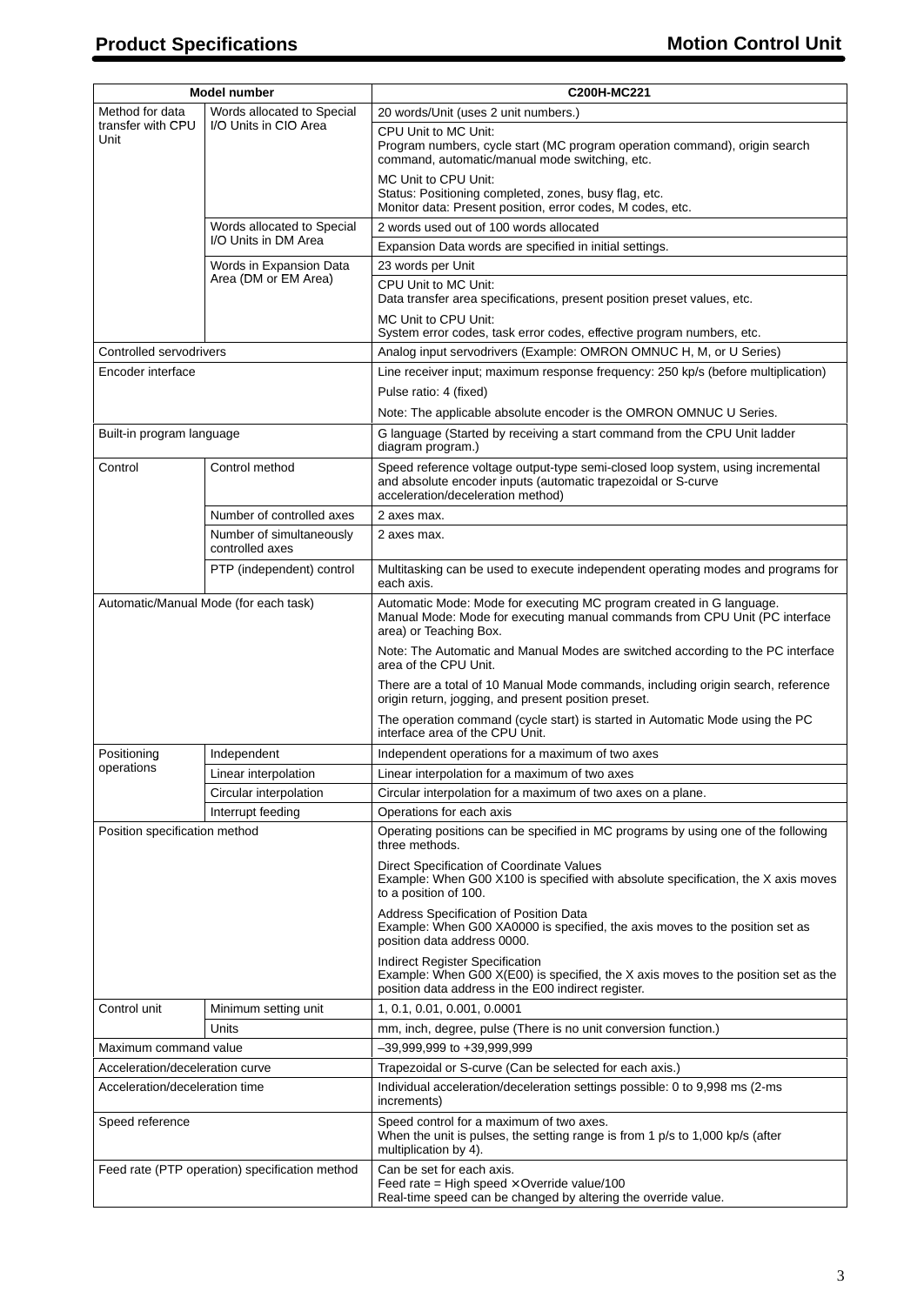|                            | <b>Model number</b> |                              | C200H-MC221                                                                                                                                                                                                                                                                                                                                             |
|----------------------------|---------------------|------------------------------|---------------------------------------------------------------------------------------------------------------------------------------------------------------------------------------------------------------------------------------------------------------------------------------------------------------------------------------------------------|
| External I/O               | Input               | Individual axis              | The following signals are each provided for two axes:                                                                                                                                                                                                                                                                                                   |
|                            |                     | control                      | <b>CCW limit inputs</b>                                                                                                                                                                                                                                                                                                                                 |
|                            |                     |                              | CW limit inputs<br>Origin proximity inputs                                                                                                                                                                                                                                                                                                              |
|                            |                     |                              | Emergency stop inputs                                                                                                                                                                                                                                                                                                                                   |
|                            |                     | Servodriver<br>relationships | The following signal is provided for two axes:<br>Driver alarm signal                                                                                                                                                                                                                                                                                   |
|                            |                     | Encoder                      | Line receiver inputs                                                                                                                                                                                                                                                                                                                                    |
|                            |                     |                              | For two axes<br>250 kp/s max. before multiplication<br>Fixed at $\times$ 4                                                                                                                                                                                                                                                                              |
|                            |                     |                              | Note: When using a manual pulse generator (MPG), connect it to the Y-axis encoder<br>input terminal. (X-axis + MPG)                                                                                                                                                                                                                                     |
|                            |                     | General-<br>purpose inputs   | 2 points (for external start commands, etc.)                                                                                                                                                                                                                                                                                                            |
|                            | Output              | Servodriver<br>relationships | The following signals are each provided for two axes:<br>Speed command voltage output $(\pm 10 \text{ V})$<br>Operation command output<br>SEN signal (for absolute encoder)<br>Driver alarm reset signal                                                                                                                                                |
|                            | Peripheral device   |                              | 1 serial channel for Teaching Box or MC Support Software (switchable using the<br>slide switch on the front panel)                                                                                                                                                                                                                                      |
|                            |                     |                              | Teaching Box: 9,600 bits/s for RS-422                                                                                                                                                                                                                                                                                                                   |
|                            |                     |                              | MS Support Software: 9,600 bits/s for RS-422 and RS-232C                                                                                                                                                                                                                                                                                                |
| Feed operations            |                     | Maximum rapid feed rate      | Maximum feed rate for PTP operation                                                                                                                                                                                                                                                                                                                     |
|                            |                     |                              | 36.86 m/min under the following conditions:<br>Encoder resolution: 2,048 p/r<br>Motor speed: 4,500 r/m<br>Control unit: 0.001 mm/pulse                                                                                                                                                                                                                  |
|                            |                     | Maximum interpolation feed   | Maximum feed rate for interpolation operations                                                                                                                                                                                                                                                                                                          |
|                            | rate                |                              | 36.86 m/min under the same conditions as above                                                                                                                                                                                                                                                                                                          |
|                            | Rapid feed override |                              | 0% to 100.0% (Setting unit: 0.1%)                                                                                                                                                                                                                                                                                                                       |
|                            |                     | Interpolation feed override  | 0% to 199.9% (Setting unit: 0.1%)                                                                                                                                                                                                                                                                                                                       |
|                            | Jog feed override   |                              | 0% to 100.0% (Setting unit: 0.1%)                                                                                                                                                                                                                                                                                                                       |
| Axis control               | Zone settings       |                              | Up to 8 zones/axis can be set.                                                                                                                                                                                                                                                                                                                          |
|                            | Backlash correction |                              | Backlash for mechanical system                                                                                                                                                                                                                                                                                                                          |
|                            |                     |                              | Can be set from 0 to 999 pulses.                                                                                                                                                                                                                                                                                                                        |
|                            | In-position zone    |                              | Number of accumulated pulses for determining the positioning completed status                                                                                                                                                                                                                                                                           |
|                            |                     |                              | Can be set from 0 to 999 pulses.                                                                                                                                                                                                                                                                                                                        |
|                            | Position loop gain  |                              | Servo system response adjustment gain<br>5 to 250 (1/s)                                                                                                                                                                                                                                                                                                 |
|                            |                     | Position loop feed-forward   | Servo system response adjustment gain                                                                                                                                                                                                                                                                                                                   |
|                            | gain                |                              | 0% to 100%                                                                                                                                                                                                                                                                                                                                              |
| Task program<br>management | Number of tasks     |                              | 2 max. (program execution units)                                                                                                                                                                                                                                                                                                                        |
|                            | Number of programs  |                              | When 1 task is used:<br>100 max.<br>When 2 tasks are used: 50 max./task                                                                                                                                                                                                                                                                                 |
|                            | Program capacity    |                              | When 1 task is used: 800 blocks max.<br>When 2 tasks are used: 400 blocks max./task                                                                                                                                                                                                                                                                     |
|                            |                     | Position data capacity       | 2,000 positions max. (when only one axis is used) (A0000 to A1999)                                                                                                                                                                                                                                                                                      |
|                            | Number of registers |                              | 32 (Mainly used for specifying position data numbers.) (E00 to E31)                                                                                                                                                                                                                                                                                     |
|                            | Subroutine nesting  |                              | 5 levels max.                                                                                                                                                                                                                                                                                                                                           |
| Auxiliary function         | M code              |                              | 000 to 999                                                                                                                                                                                                                                                                                                                                              |
| Saving program<br>data     | <b>MC Unit</b>      |                              | MC programs, system parameters, and position data can be stored in the flash<br>memory in the MC Unit.                                                                                                                                                                                                                                                  |
|                            |                     | External peripheral devices  | MC Support Software can be used to save data to a floppy disk or the hard disk at<br>the personal computer.                                                                                                                                                                                                                                             |
| Self-diagnostic function   |                     |                              | Memory corruption is detected.                                                                                                                                                                                                                                                                                                                          |
| Error detection functions  |                     |                              | Error counter warning, error counter over, absolute encoder error detection, CPU<br>errors, communications errors (Teaching Box), flash memory error, EEPROM error,<br>software limit over error, phase-Z error, overtravel, emergency stop, unit number<br>error, driver alarm detection, driver reverse wiring detection, CPU Unit error<br>detection |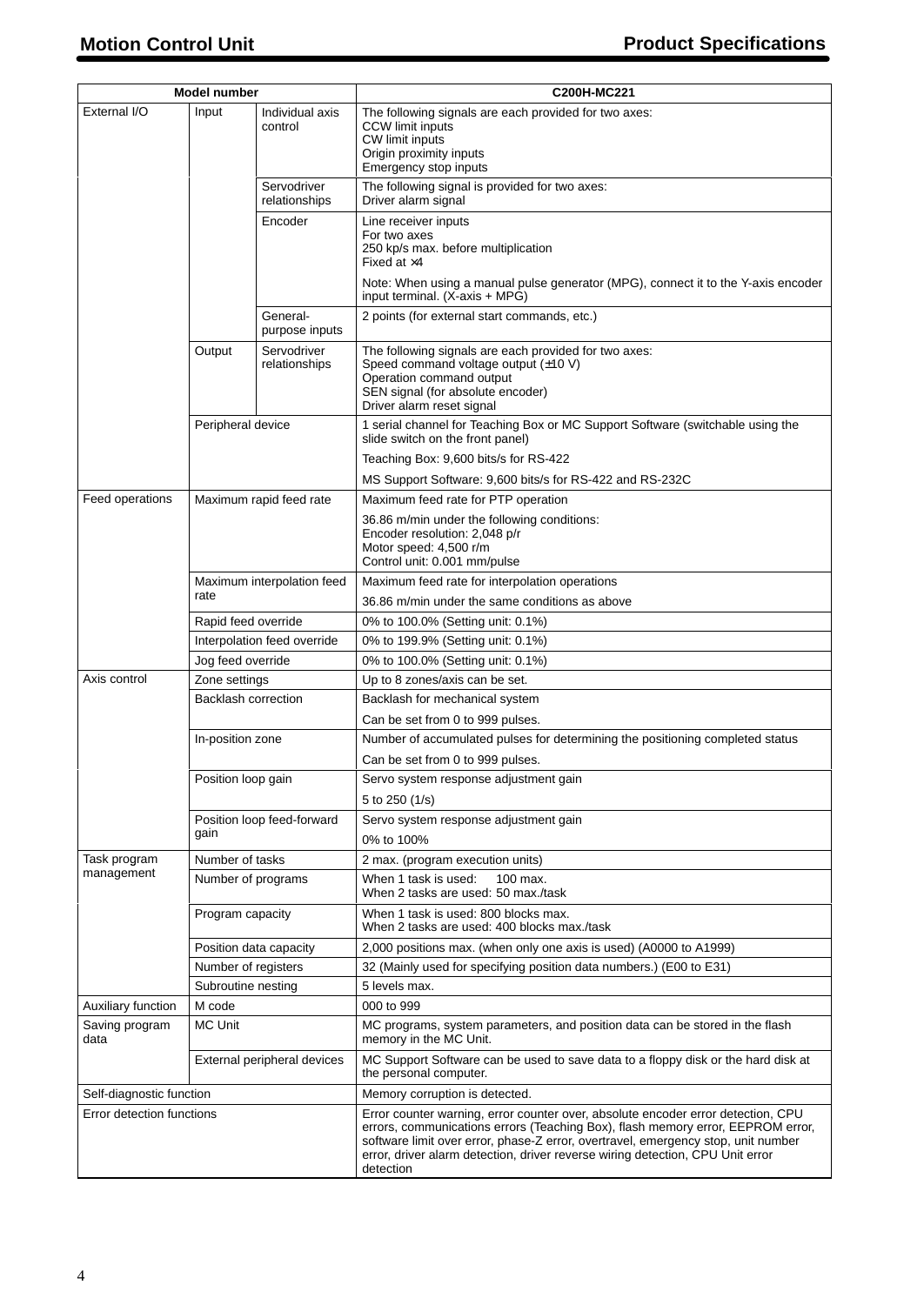| <b>Model number</b>                                               | C200H-MC221                                                                                                                                                                                                                                                             |
|-------------------------------------------------------------------|-------------------------------------------------------------------------------------------------------------------------------------------------------------------------------------------------------------------------------------------------------------------------|
| Settings                                                          | The following switches are located on the front panel.<br>Rotary switch: Unit number setting (0 to 8, A to E)<br>Slide switch: Peripheral selection switch (used for determining whether to connect<br>the peripheral connector to Teaching Box or MC Support Software) |
|                                                                   | The following switch is located on the rear panel.<br>DIP switch: Absolute encoder default setting function, software switch<br>enabled/disabled, Teaching Box Japanese/English mode switching                                                                          |
| Indicators                                                        | 6 LED indicators: Running, error, motor rotation direction (CCW/CW)                                                                                                                                                                                                     |
| Connectors on front panel                                         | Servodriver connector, I/O connector, peripheral connector (one each)                                                                                                                                                                                                   |
| Internal current consumption (supplied from<br>Power Supply Unit) | 650 mA or less at 5 VDC (with Teaching Box connected: 850 mA or less)<br>200 mA or less at 24 VDC                                                                                                                                                                       |
| Dimensions                                                        | $130.0 \times 34.5 \times 100.5$ mm (H $\times$ W $\times$ D) Single-slot size                                                                                                                                                                                          |
|                                                                   | Note: The height including the Backplane is 200 to 240 mm when the attached<br>connector and the recommended cable are used.                                                                                                                                            |
| Weight (Connectors excluded)                                      | 500 g max.                                                                                                                                                                                                                                                              |
| Safety standards                                                  | Conforms to UL (Class 2), CSA (Class 2), and EC directives (EMC directive,<br>low-voltage directive).                                                                                                                                                                   |
| Standard accessories                                              | 10126-3000VE snap-on connector for Servodrivers and 10326-42F0-008 connector<br>cover (manufactured by Sumitomo 3M): 1 set                                                                                                                                              |
|                                                                   | Peripheral connector (10120-3000VE 20-pin connector and 10320-42F0-008<br>connector cover manufactured by Sumitomo 3M): 1 set                                                                                                                                           |
| Cat No.                                                           | Introduction: W314, Details: W315 (suffixes omitted)                                                                                                                                                                                                                    |

## **Options (Sold Separately)**

| <b>Name</b>                                              | <b>Specifications</b>                                                                                 |                    | <b>Model</b>                                                        |
|----------------------------------------------------------|-------------------------------------------------------------------------------------------------------|--------------------|---------------------------------------------------------------------|
| <b>MC Terminal Block Conversion</b><br>Unit              | For easier wiring of I/O connectors                                                                   |                    | XW2B-20J6-6                                                         |
| <b>MC Terminal Block Conversion</b><br>Unit Cable        | For connecting the I/O connectors on the front panel of the<br>Unit                                   |                    | XW2Z-100J-F1                                                        |
| Snap-on connector for<br>Servodriver connector on Unit   | Soldered connector                                                                                    |                    | 10126-3000VE (Sumitomo 3M)                                          |
| front panel (1 set provided as<br>standard on this Unit) | Connector cover                                                                                       |                    | 10326-42F0-008 (Sumitomo 3M)                                        |
| RS-232C cable and connector<br>for MC Support Software   | Recommended cable                                                                                     |                    | CO-DS-IREVV-SX-10P $\times$ 0.18 mm <sup>2</sup><br>(Hitachi Cable) |
|                                                          | Peripheral connector on Unit                                                                          | Soldered connector | 10120-3000VE (Sumitomo 3M)                                          |
|                                                          | front panel (1 set provided as<br>standard on this Unit)                                              | Connector cover    | 10320-42F0-008 (Sumitomo 3M)                                        |
| <b>Teaching Box</b>                                      | Jogging, origin search, present value monitoring, and other<br>operations by means of manual commands |                    | CVM1-PRO01-E                                                        |
|                                                          | Teaching (taking present values into position data)                                                   |                    |                                                                     |
| Teaching Box Connecting                                  | Cable length: 2 m                                                                                     |                    | CV500-CN224                                                         |
| Cable                                                    | Cable length: 4 m                                                                                     |                    | CV500-CN424                                                         |
|                                                          | Cable length: 6 m                                                                                     |                    | CV500-CN624                                                         |
| <b>ROM Cassette</b>                                      | ---                                                                                                   |                    | <b>CVM1-MP702</b>                                                   |

## **Applicable CPU Units**

| <b>PC</b>    | <b>CPU Unit model</b>                                                      | Total number of MCUs that can be<br>mounted on CPU Units, Expansion<br>I/O Racks, and SYSMAC BUS<br>Remote I/O Slave Racks (see note) | Unit location restrictions                               |
|--------------|----------------------------------------------------------------------------|---------------------------------------------------------------------------------------------------------------------------------------|----------------------------------------------------------|
| CS1-series   | CS1H-CPU⊟⊟<br>$CS1G-CPU$                                                   | 8 (unit numbers 0 to 8 and A to E)                                                                                                    | None                                                     |
| C200HX/HG/HE | C200HE-CPU11/32/42 (-ZE)<br>C200HG-CPU33/43 (-ZE)<br>C200HX-CPU34/44 (-ZE) | 5 (unit numbers 0 to 8)                                                                                                               | None                                                     |
|              | C200HG-CPU53/63 (-ZE)<br>C200HX-CPU54/64 (-ZE)<br>C200HX-CPU65-ZE/85-ZE    | 8 (unit numbers 0 to 8 and A to E)                                                                                                    | None                                                     |
| C200HS       | C200HS-CPU01(-□)/21(-□)/31/03/23/33                                        | 5 (unit numbers 0 to 8)                                                                                                               | None                                                     |
| C200H        | C200H-CPU01/02/03/11/21/22/23/31                                           | 5 (unit numbers 0 to 8)                                                                                                               | Cannot be mounted to two<br>rightmost slots on CPU Rack. |

**Note: Restrictions on SYSMAC BUS Remote I/O Slave Racks**

The maximum number of C200H Special I/O Units that can be mounted on a SYSMAC BUS Remote I/O Slave Unit differs according to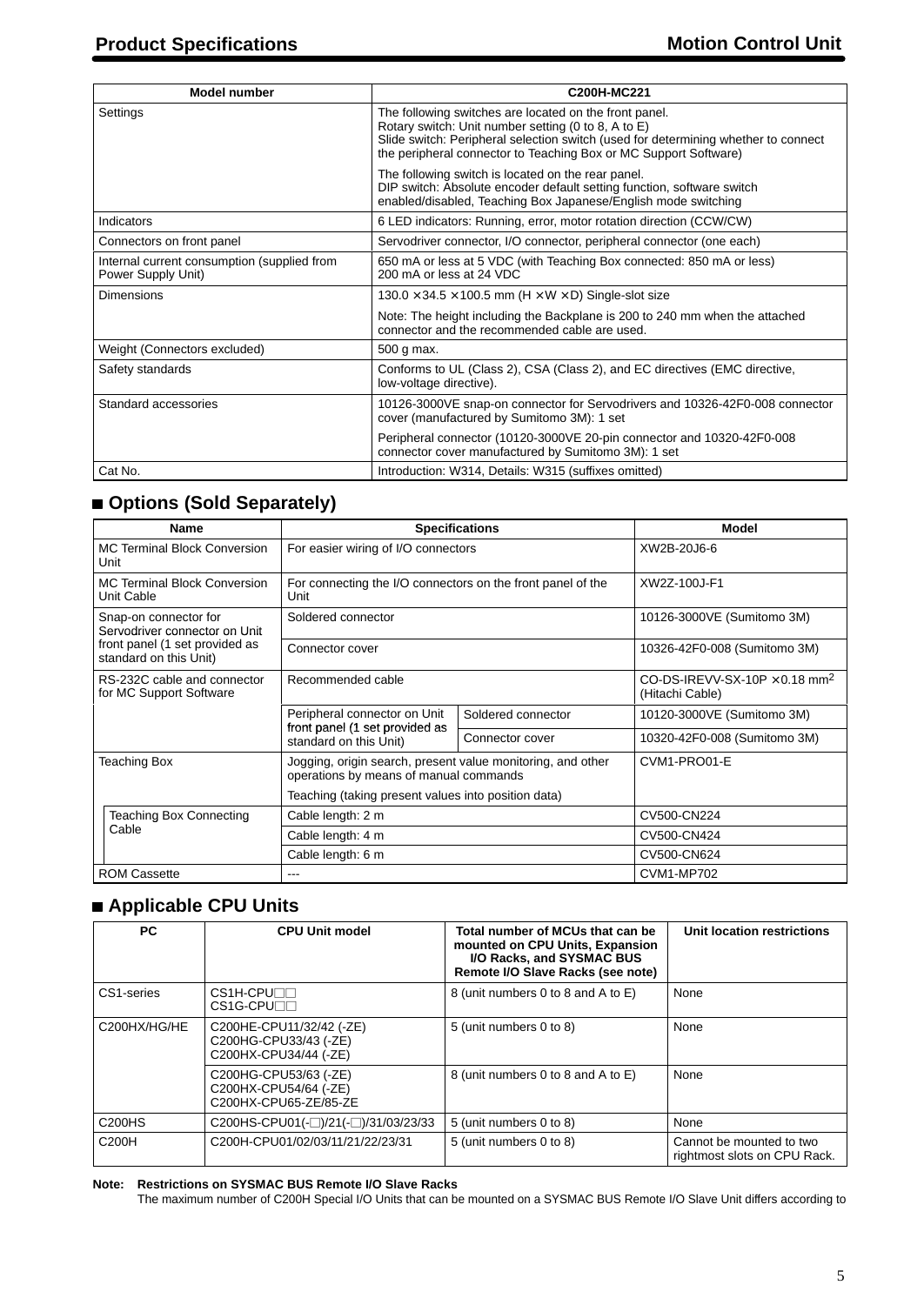the Unit type as shown below. C200H Special I/O Units can be divided into the following four groups according to the maximum number of Units that can be mounted.

| Group                                                                               | A                                                                                                                                                                    | в                                                                                                                                        | C                                             | D                                                                          |
|-------------------------------------------------------------------------------------|----------------------------------------------------------------------------------------------------------------------------------------------------------------------|------------------------------------------------------------------------------------------------------------------------------------------|-----------------------------------------------|----------------------------------------------------------------------------|
| <b>Units</b>                                                                        | <b>ASCII Unit.</b><br><b>High-speed Counter</b><br>Unit. Position Control<br>Unit<br>(NC111/112/113/213),<br>Analog I/O Unit, ID<br>Sensor Unit, Fuzzy<br>Logic Unit | Multipoint I/O Unit,<br><b>Temperature Control</b><br>Unit, PID Control Unit,<br>Heating/Cooling<br>Control Unit, Cam<br>Positioner Unit | <b>Temperature Sensor</b><br>Unit, Voice Unit | <b>Position Control Unit</b><br>(NC211/413), Motion<br><b>Control Unit</b> |
| Maximum number of<br>Units that can be<br>mounted in each group<br>under one Master | 4 Units                                                                                                                                                              | 8 Units                                                                                                                                  | 6 Units                                       | 2 Units                                                                    |
| Maximum number of<br>Units that can be<br>mounted in all groups                     |                                                                                                                                                                      | $3A + B + 2C + 6D \le 12$ , and $A + B + C + D \le x8$                                                                                   |                                               |                                                                            |

## ■ MC Unit Functions and Execution Methods

The MC Unit functions can be executed using either of the following three methods.

- 1. Using MC programs (G language)
- 2. Specifying functions from the CPU Unit to the MC Unit through the PC interface area
- 3. Specifying system parameters by using MC Support Software, IOWR instructions, or I/O transfer bits

| <b>Function</b>                            | <b>Execution methods</b><br>(Modes in parentheses: Valid modes) |                         |                          |
|--------------------------------------------|-----------------------------------------------------------------|-------------------------|--------------------------|
|                                            | MC program (G language)                                         | PC interface area       | <b>System parameters</b> |
| Positioning with linear<br>interpolation   | (G01) (Automatic Mode)                                          | ---                     | $---$                    |
| Positioning with circular<br>interpolation | (G02/03) (Automatic Mode)                                       | ---                     | ---                      |
| Speed control                              | (G30) (Automatic Mode)                                          | ---                     | ---                      |
| Interrupt feeding                          | (G31) (Automatic Mode)                                          | ---                     | ---                      |
| Switching to Pass Mode                     | (G10) (Automatic Mode)                                          | ---                     | ---                      |
| Switching to Stop Mode                     | (G11) (Automatic Mode)                                          | ---                     | ---                      |
| Dwell timer setting/execution              | (G04) (Automatic Mode)                                          | ---                     | ---                      |
| In-position setting                        | $\overline{a}$                                                  | ---                     | (Automatic/Manual Mode)  |
| Workpiece origin return                    | (G27) (Automatic Mode)                                          | ---                     | ---                      |
| Position loop gain setting                 | $\overline{a}$                                                  | ---                     | (Automatic/Manual Mode)  |
| Cycle start                                | ---                                                             | (Automatic Mode)        | ---                      |
| Single block                               | ---                                                             | (Automatic Mode)        | ---                      |
| Pause                                      | $\overline{a}$                                                  | (Automatic Mode)        | $\overline{a}$           |
| Forced block end                           | ---                                                             | (Automatic Mode)        | ---                      |
| Origin search                              | (G28) (Automatic Mode)                                          | (Manual Mode)           | ---                      |
| Reference origin return                    | (G26) (Automatic Mode)                                          | (Manual Mode)           | ---                      |
| Override setting                           | ---                                                             | (Automatic/Manual Mode) | ---                      |
| Error counter reset                        | ---                                                             | (Automatic/Manual Mode) | ---                      |
| Driver alarm reset                         | ---                                                             | (Automatic/Manual Mode) | ---                      |
| M code reset                               | ---                                                             | (Automatic Mode)        | ---                      |
| Teaching                                   | $\overline{a}$                                                  | (Automatic/Manual Mode) | ---                      |
| Jogging                                    | ---                                                             | (Manual Mode)           | ---                      |
| Deceleration stop                          | ---                                                             | (Manual Mode)           | ---                      |
| Forced origin                              | $\overline{a}$                                                  | (Manual Mode)           | ---                      |
| Absolute encoder origin setting            | ---                                                             | (Manual Mode)           | $\sim$                   |
| Servo-lock                                 | $---$                                                           | (Manual Mode)           | ---                      |
| Servo-unlock                               |                                                                 | (Manual Mode)           | ---                      |
| Trapezoidal/S-curve<br>specification       | ---                                                             | ---                     | (Automatic/Manual Mode)  |
| Zone settings                              | ---                                                             | ---                     | (Automatic/Manual Mode)  |
| Backlash correction setting                | ---                                                             |                         | (Automatic/Manual Mode)  |
| Origin deceleration method                 | $\overline{a}$                                                  | ---                     | (Automatic/Manual Mode)  |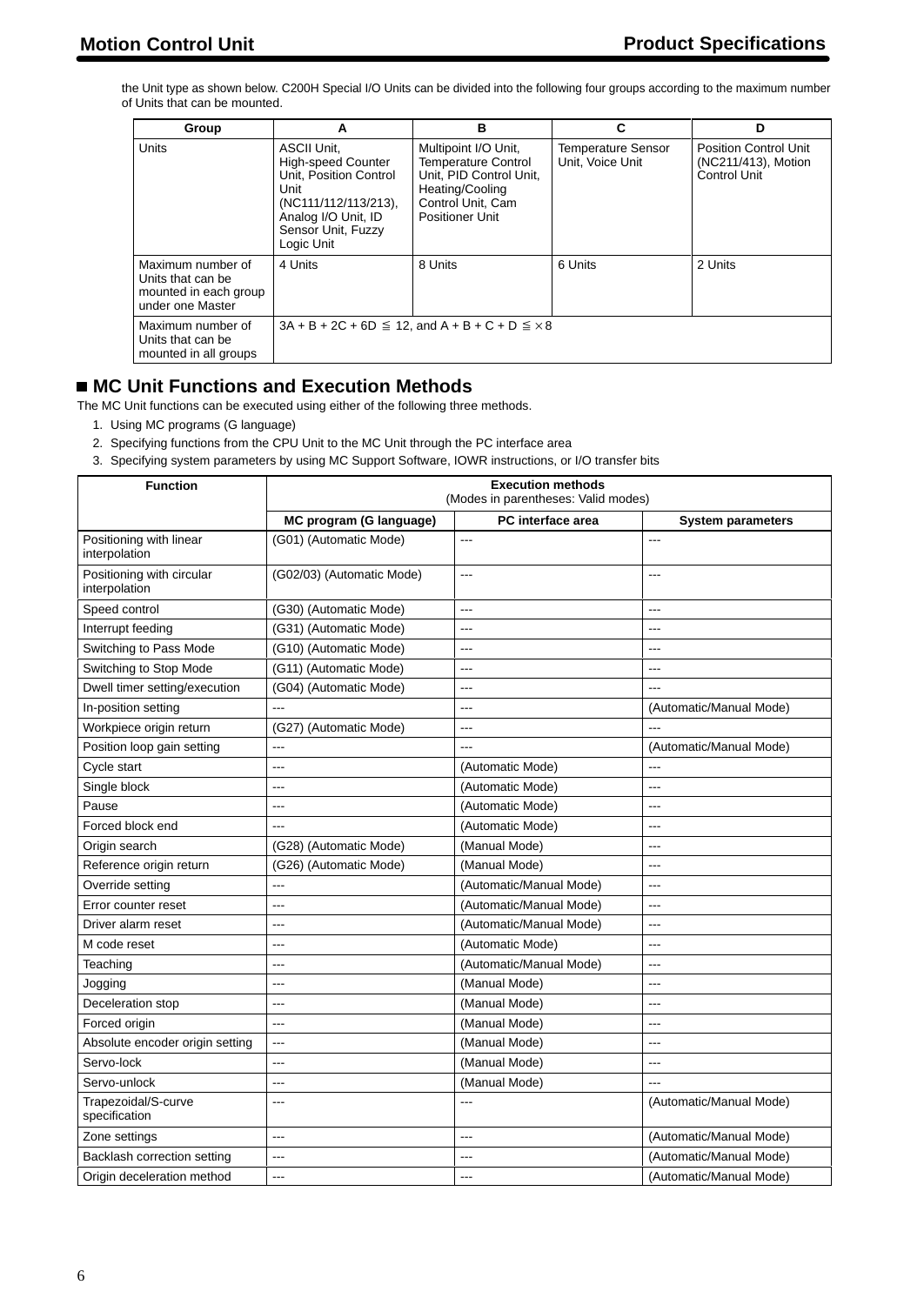## **G Language**



| Code | Name                                            | <b>Function</b>                                                                                                       |
|------|-------------------------------------------------|-----------------------------------------------------------------------------------------------------------------------|
| G00  | Positioning                                     | Performs positioning according to maximum rapid feed rate $\times$ override (%). (PTP<br>control)                     |
| G01  | Linear Interpolation                            | Performs linear interpolation on 1, 2, 3, or 4 axes (1 or 2 axes for MC221).                                          |
|      |                                                 | The specified axes move simultaneously.                                                                               |
|      |                                                 | The feed rate can be specified.                                                                                       |
| G02  | Circular Interpolation (Clockwise)              | Performs 2-axis circular interpolation in the clockwise direction at the specified<br>interpolation feed rate.        |
| G03  | Circular Interpolation<br>(Counterclockwise)    | Performs 2-axis circular interpolation in the counterclockwise direction at the<br>specified interpolation feed rate. |
| G04  | <b>Dwell Timer</b>                              | Waits for the specified length of time.                                                                               |
| G10  | Pass Mode                                       | Performs operations one-by-one in sequence without waiting for deceleration to<br>stop.                               |
| G11  | Stop Mode                                       | Performs the next operation after completing positioning.                                                             |
| G17  | Circular Plane Specification (X-Y)              | Sets the X-Y plane as the plane for circular interpolation.                                                           |
| G26  | Reference Origin Return                         | Moves to the reference origin.                                                                                        |
| G27  | Workpiece Origin Return                         | Moves to the workpiece origin.                                                                                        |
| G28  | Origin Search                                   | Performs an origin search on the specified axis.                                                                      |
| G29  | Origin UNDEFINED                                | Sets the origin to an undefined state.                                                                                |
| G30  | <b>SPEED CONTROL</b>                            | Feeds up to 2 axes simultaneously at the controlled feed rate.                                                        |
| G31  | <b>INTERRUPT FEEDING</b>                        | Performs an interrupt feeding operation.                                                                              |
| G50  | Select Reference Coordinate System              | Specifies the reference coordinate system.                                                                            |
| G51  | Select Workpiece Coordinate System              | Specifies the workpiece coordinate system.                                                                            |
| G53  | Change Workpiece Origin Offset                  | Changes the origin of the workpiece coordinate system.                                                                |
| G54  | <b>Change Reference Coordinate</b><br>System PV | Changes the present value in the reference coordinate system.                                                         |
| G60  | <b>Arithmetic Operations</b>                    | Performs arithmetic operations on numerical values, position data, and registers.                                     |
| G63  | Substitution                                    | Substitutes numerical values, position data, or registers into other position data or<br>registers.                   |
| G69  | Change Parameter                                | Changes the acceleration/deceleration time.                                                                           |
| G70  | Unconditional Jump                              | Unconditionally jumps to the specified block.                                                                         |
| G71  | Conditional Jump                                | Jumps to the specified block when the condition is met.                                                               |
| G72  | Subroutine Jump                                 | Calls the specified subroutine.                                                                                       |
| G73  | Subroutine End                                  | Ends the subroutine.                                                                                                  |
| G74  | <b>Optional End</b>                             | Ends the block currently being executed when the specified optional input is ON.                                      |
| G75  | <b>Optional Skip</b>                            | Skips the block after this command when the specified optional input is ON.                                           |
| G76  | Optional Program Stop                           | Pauses the program when the specified optional input is ON.                                                           |
| G79  | Program End                                     | Ends the main program.                                                                                                |
| G90  | <b>Absolute Specification</b>                   | Positions with absolute coordinates when performing axis operations.                                                  |
| G91  | Incremental Specification                       | Positions with relative coordinates when performing axis operations.                                                  |

## **Auxiliary Codes**

| Code | Name<br>.            | Function              |
|------|----------------------|-----------------------|
| l M  | l code<br><b>IVI</b> | M code.<br>Outputs an |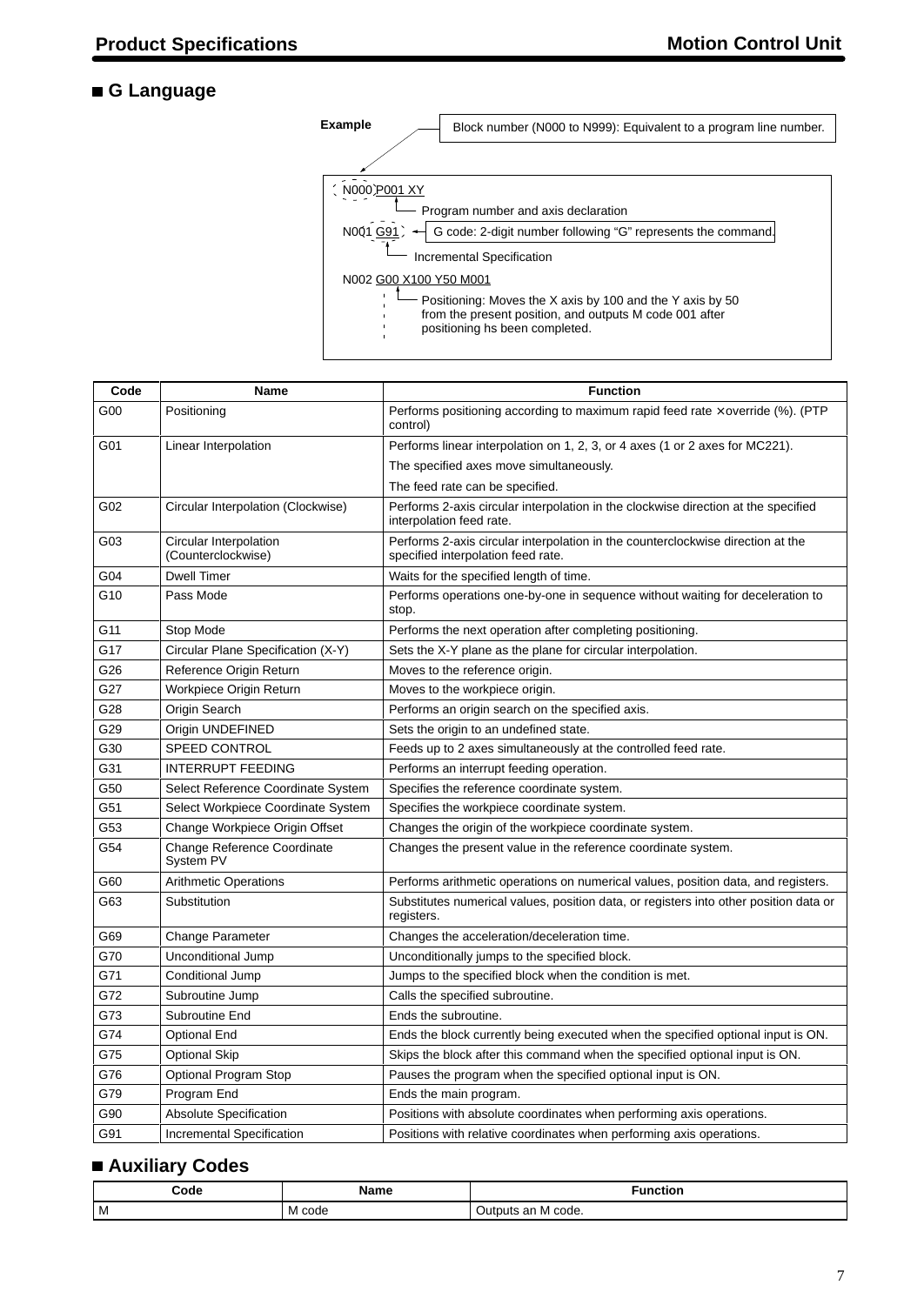#### **System Configuration Control System**

**Semi-closed Loop System**



#### **Connected Configuration**

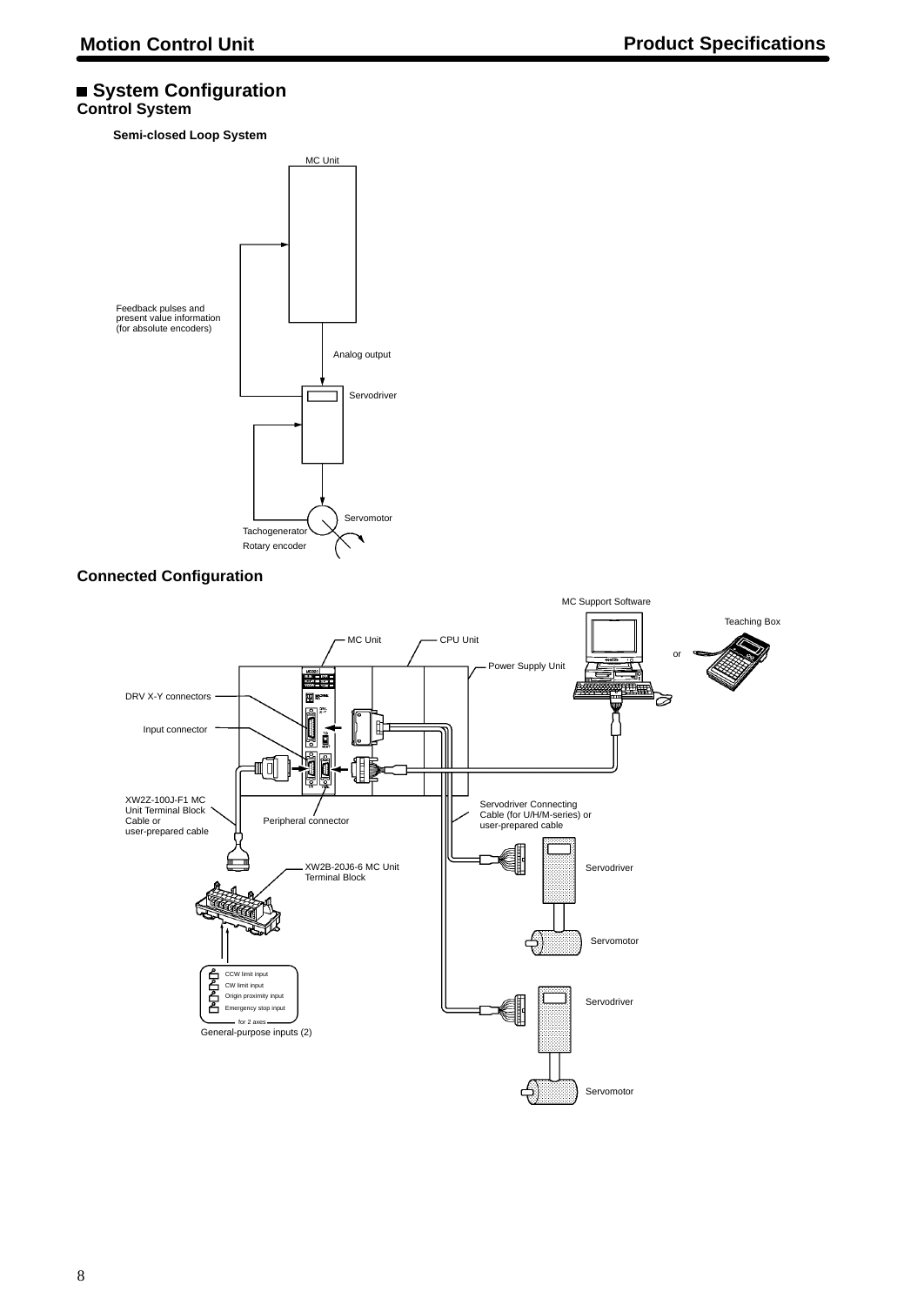## **Exchanging Data**

| CS <sub>1</sub> |                                      |                                                                                                      | C200H-MC221                                                        |                                                                |                            |                  |                                           |                                             |
|-----------------|--------------------------------------|------------------------------------------------------------------------------------------------------|--------------------------------------------------------------------|----------------------------------------------------------------|----------------------------|------------------|-------------------------------------------|---------------------------------------------|
|                 | CIO Area                             |                                                                                                      |                                                                    |                                                                |                            |                  | I/O Refresh Data Area                     |                                             |
|                 | Unit #0<br>2000 to 2019              |                                                                                                      |                                                                    |                                                                | Wd n                       | Output refresh   |                                           |                                             |
|                 | Unit #1<br>2010 to 2029              |                                                                                                      |                                                                    |                                                                |                            | to               |                                           |                                             |
|                 |                                      | Unit #2<br>2020 to 2039                                                                              |                                                                    |                                                                |                            | Wd n+7<br>Wd n+8 |                                           |                                             |
|                 | 2030 to 2049<br>Unit #3              |                                                                                                      |                                                                    | Data is transferred to each Unit<br>whenever an I/O refresh is |                            | to               | Input refresh                             |                                             |
|                 | 2040 to 2059<br>Unit #4<br>executed. |                                                                                                      |                                                                    |                                                                |                            | Wd n+19          |                                           |                                             |
|                 |                                      | 2050 to 2069<br>Unit #5                                                                              |                                                                    |                                                                |                            |                  |                                           | 20 words are used.                          |
|                 | 2060 to 2079<br>Unit #6              |                                                                                                      |                                                                    |                                                                |                            |                  |                                           |                                             |
|                 | 2070 to 2089<br>Unit #7              |                                                                                                      |                                                                    |                                                                |                            |                  |                                           |                                             |
|                 | 2080 to 2099                         | Unit #8                                                                                              |                                                                    |                                                                |                            |                  | n: $2000 + 10 \times$ unit no.            |                                             |
|                 | 2090 to 2109                         | Unit #9                                                                                              | Data is automatically transferred<br>to each Unit when power is ON |                                                                |                            |                  |                                           |                                             |
|                 | 2100 to 2119                         | Unit #A                                                                                              |                                                                    | or the Unit Restart Bit is ON.                                 |                            |                  |                                           | <b>Fixed DM Area (Initial Setting Area)</b> |
|                 | 2110 to 2129                         | Unit #B                                                                                              |                                                                    |                                                                |                            | m                |                                           | Specification of Expansion DM Area          |
|                 | 2120 to 2139<br>2130 to 2149         | Unit #C                                                                                              |                                                                    |                                                                |                            |                  |                                           |                                             |
|                 | 2140 to 2159                         | Unit #D<br>Unit #E                                                                                   |                                                                    |                                                                | $m+1$                      |                  | First word of Expansion DM Area           |                                             |
|                 |                                      |                                                                                                      |                                                                    |                                                                |                            |                  |                                           | 2 words are used.                           |
|                 |                                      | <b>DM Area (Essential)</b>                                                                           |                                                                    |                                                                |                            |                  | m: 20000 + 100 $\times$ unit no.          |                                             |
|                 | 20000 to20001                        | Unit #0                                                                                              |                                                                    |                                                                | <b>Expansion Data Area</b> |                  |                                           |                                             |
|                 | 20100 to20101                        | Unit #1                                                                                              |                                                                    |                                                                |                            | Wd I             |                                           |                                             |
|                 | 20200 to20201                        | Unit #2                                                                                              |                                                                    |                                                                |                            | to               | Output data                               |                                             |
|                 | 20300 to20301                        | Unit #3                                                                                              |                                                                    |                                                                |                            | Wd I+11          |                                           |                                             |
|                 | 20400 to20401                        | Unit #4                                                                                              |                                                                    |                                                                |                            | Wd I+12<br>to    | Input refresh                             |                                             |
|                 | 20500 to 20501                       | Unit #5                                                                                              |                                                                    |                                                                |                            | Wd I+22          |                                           |                                             |
|                 | 20600 to 20601                       | Unit #6                                                                                              |                                                                    |                                                                |                            |                  |                                           | 23 words are used.                          |
|                 | 20700 to 20701                       | Unit #7                                                                                              |                                                                    |                                                                |                            |                  | I: Words specified with $m$ and $m + 1$ . |                                             |
|                 | 20800 to 20801                       | Unit #8                                                                                              |                                                                    |                                                                |                            |                  |                                           |                                             |
|                 | 20900 to 20901                       | Unit #9                                                                                              |                                                                    |                                                                |                            |                  |                                           |                                             |
|                 | 21000 to 21001<br>21100 to 21101     | Unit #A                                                                                              |                                                                    |                                                                |                            |                  |                                           |                                             |
|                 | 21200 to 21201                       | Unit #B                                                                                              |                                                                    |                                                                |                            |                  |                                           |                                             |
|                 | 21300 to 21301                       | Unit #C<br>Unit #D                                                                                   |                                                                    |                                                                |                            |                  |                                           |                                             |
|                 | 21400 to 21401                       | Unit #E                                                                                              | Transferred                                                        |                                                                |                            |                  |                                           |                                             |
|                 |                                      |                                                                                                      | whenever                                                           |                                                                |                            |                  |                                           |                                             |
|                 |                                      | <b>DM Area (Optional)</b>                                                                            | necessary                                                          |                                                                |                            |                  |                                           |                                             |
|                 |                                      |                                                                                                      |                                                                    |                                                                |                            |                  |                                           |                                             |
|                 | Optional words                       |                                                                                                      |                                                                    |                                                                |                            |                  |                                           |                                             |
|                 | $(23$ words)                         |                                                                                                      |                                                                    |                                                                |                            |                  |                                           |                                             |
|                 |                                      |                                                                                                      | Refreshed once every two to                                        |                                                                |                            |                  |                                           |                                             |
|                 |                                      |                                                                                                      | three cycles.                                                      |                                                                |                            |                  |                                           |                                             |
|                 |                                      |                                                                                                      |                                                                    |                                                                |                            |                  |                                           |                                             |
|                 | Word                                 |                                                                                                      | Description                                                        |                                                                |                            |                  |                                           | X-axis control bit                          |
| PC              | n                                    | Task 1 program no.                                                                                   |                                                                    |                                                                |                            | Bit              |                                           | Bit name                                    |
| to<br>МC        | $n+1$                                | Task 1 system control bit                                                                            |                                                                    |                                                                |                            | <sub>00</sub>    |                                           | Deceleration stop                           |
|                 | $n+2$                                | Task 2 program no.                                                                                   |                                                                    |                                                                |                            | 01               |                                           | Origin search                               |
|                 | $n+3$                                |                                                                                                      | Task 2 system control bit<br>X-axis override<br>X-axis control bit |                                                                |                            | 02               |                                           | Reference origin return                     |
|                 | $n+4$                                |                                                                                                      |                                                                    |                                                                |                            | 03<br>04         | Jogging<br>Not used                       |                                             |
|                 | n+5                                  |                                                                                                      |                                                                    |                                                                |                            | 05               |                                           | Present position preset                     |
|                 | $n+6$<br>n+7                         | Y-axis override<br>Y-axis control bit<br>Error data and system status<br>Error code<br>Task 1 M code |                                                                    |                                                                |                            | 06               | Reserved                                  |                                             |
| MC              | n+8                                  |                                                                                                      |                                                                    |                                                                |                            | 07               | Reserved                                  |                                             |
| to              | $n+9$                                |                                                                                                      |                                                                    |                                                                |                            | 08               |                                           | MPG enabled                                 |
| PC              | n+10                                 |                                                                                                      |                                                                    |                                                                |                            | 09               | Servo lock                                |                                             |
|                 | $n + 11$                             | Task 1 status                                                                                        |                                                                    |                                                                |                            | 10               | Servo free                                |                                             |
|                 | n+12                                 | Task 2 M code                                                                                        |                                                                    |                                                                |                            | 11               |                                           | Driver alarm reset                          |
|                 | $n+13$                               | Task 2 status                                                                                        |                                                                    |                                                                |                            | 12               | Override set                              |                                             |
|                 | $n + 14$                             | X-axis present position                                                                              |                                                                    |                                                                |                            | 13               |                                           | Jogging direction                           |
|                 | $n+15$                               |                                                                                                      |                                                                    |                                                                |                            | 14               |                                           | MPG multiplication factor 1                 |
|                 | n+16                                 | X-axis status (zone, etc.)                                                                           |                                                                    |                                                                |                            | 15               |                                           | MPG multiplication factor 2                 |
|                 | Y-axis present position<br>$n + 17$  |                                                                                                      |                                                                    |                                                                |                            |                  |                                           |                                             |
|                 | $n + 18$                             |                                                                                                      |                                                                    |                                                                |                            |                  |                                           |                                             |
|                 | $n+19$                               | Y-axis status (zone, etc.)                                                                           |                                                                    |                                                                |                            |                  |                                           |                                             |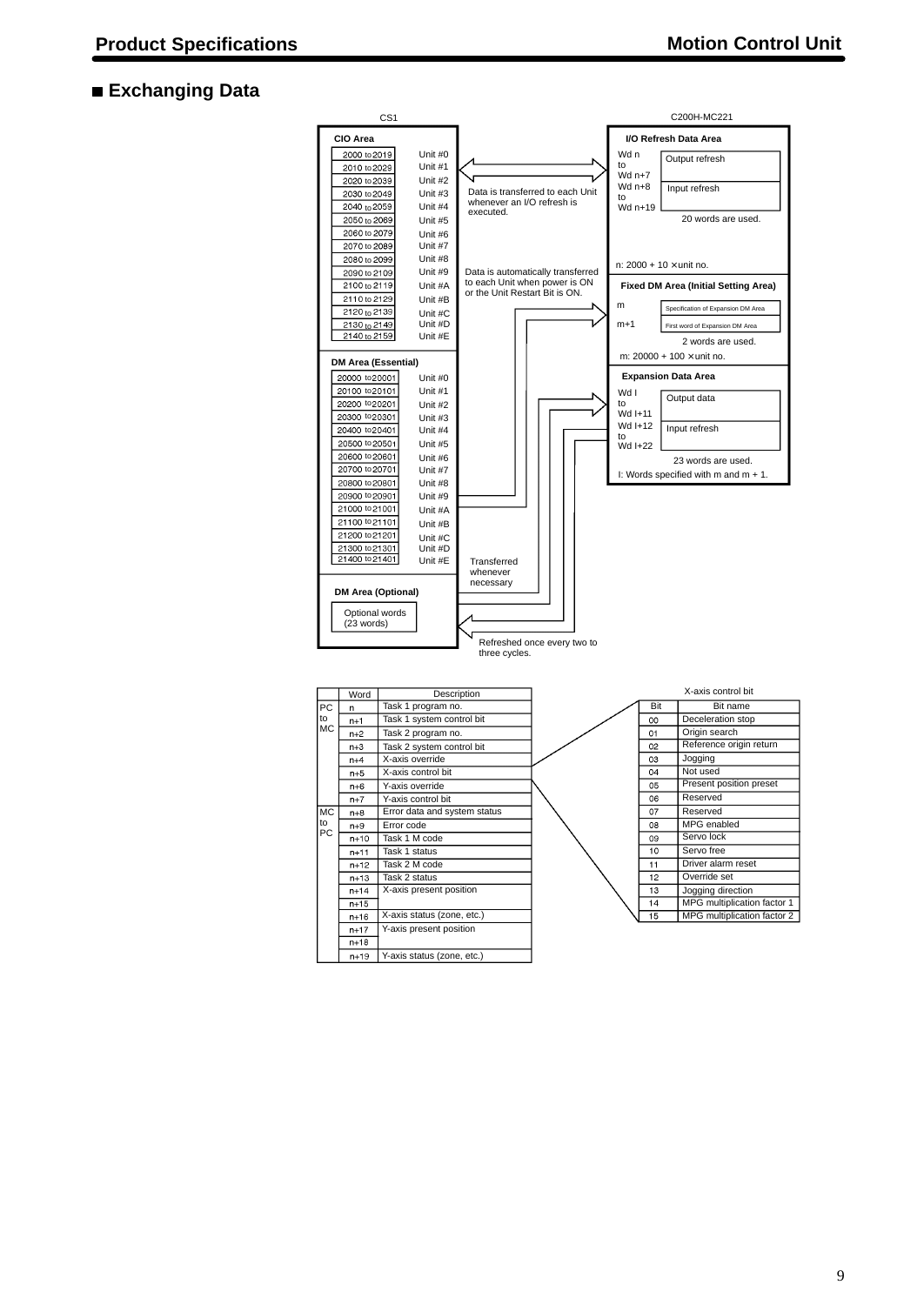## **Component Names**



#### **Indicators**

| <b>Indicator</b>         | Color  | <b>Status</b> | <b>Meaning</b>                                                                    |  |
|--------------------------|--------|---------------|-----------------------------------------------------------------------------------|--|
| <b>RUN</b>               | Green  | <b>ON</b>     | Initialization has been completed normally. (Connected to the CPU Unit normally.) |  |
|                          |        | <b>OFF</b>    | An error has occurred in the MC Unit or the CPU Unit.                             |  |
| ERR                      | Red    | <b>ON</b>     | An error has occurred in the MC Unit.                                             |  |
|                          |        | <b>OFF</b>    | The MC Unit is operating normally.                                                |  |
| <b>XCCW</b>              | Orange | <b>ON</b>     | The motor is rotating counterclockwise.                                           |  |
| <b>YCCW</b>              |        | <b>OFF</b>    | The motor is rotating clockwise or stopped.                                       |  |
| <b>XCW</b><br><b>YCW</b> | Orange | <b>ON</b>     | The motor is rotating clockwise.                                                  |  |
|                          |        | <b>OFF</b>    | The motor is rotating counterclockwise or stopped.                                |  |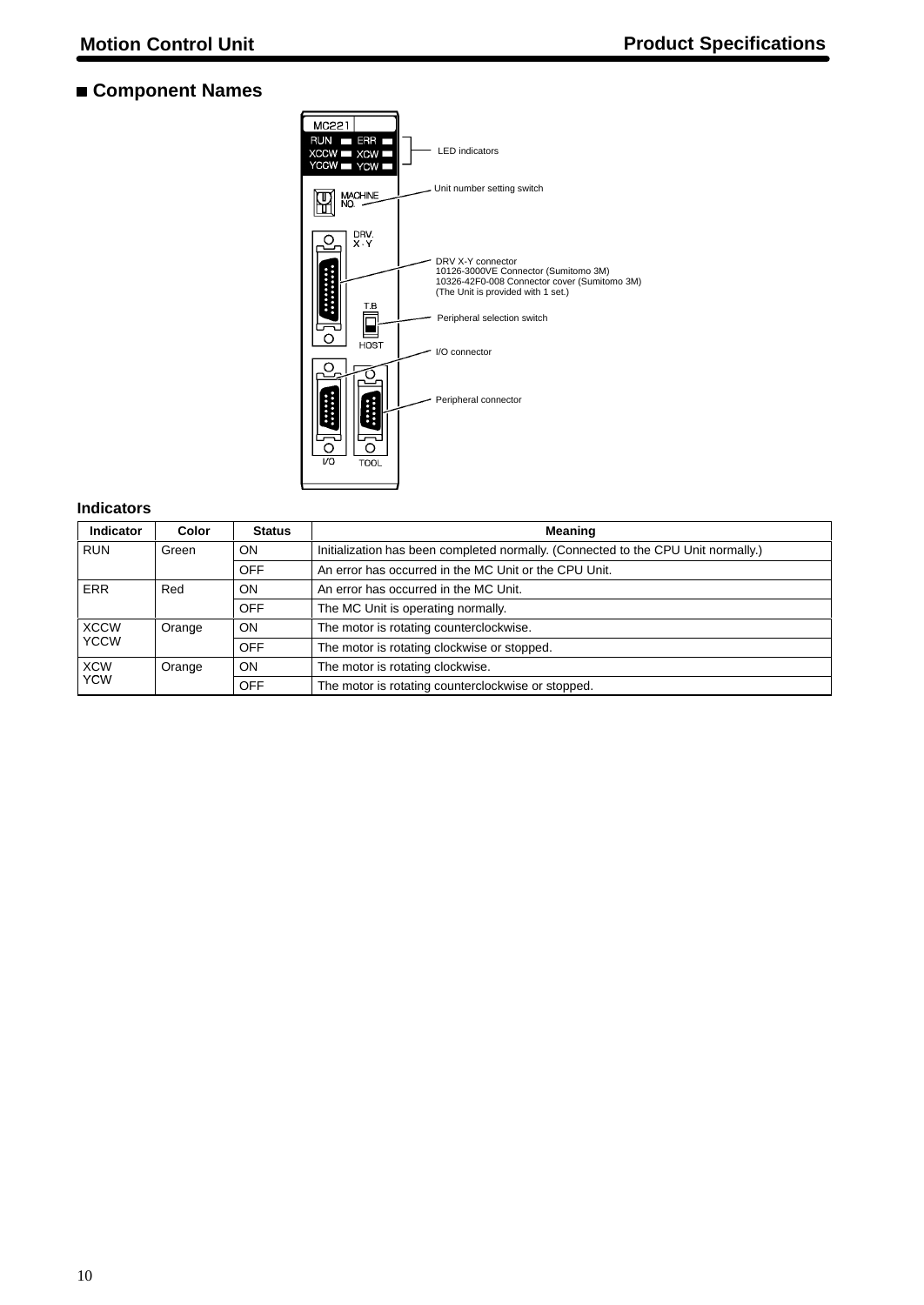## **External I/O Connections: Input Connector**

| MC221<br>RUN<br>ERR<br><b>XCCW</b><br>XC<br>YCCW |               |
|--------------------------------------------------|---------------|
| MACHINE<br>NO.                                   |               |
| DRV.<br>X                                        |               |
| T.B<br>но                                        | N<br>ı        |
|                                                  | ١<br>ı<br>٦   |
| vo<br>TOOL                                       | $\frac{1}{2}$ |
|                                                  |               |

| Pin            | Symbol            | <b>Terminal on</b><br><b>MC Unit</b><br>terminal block | <b>Name</b>                       | <b>Function</b>                                                               |
|----------------|-------------------|--------------------------------------------------------|-----------------------------------|-------------------------------------------------------------------------------|
| 1              | $+24V$            | 10                                                     | 24-VDC input                      | Connects to the + terminal of the<br>24-VDC external power supply.            |
| $\overline{2}$ | XCWL (NC)         | 11                                                     | X-axis CW limit<br>input          | Limits movement of the X axis in<br>the CW direction.                         |
| 3              | YCWL (NC)         | 16                                                     | Y-axis CW limit<br>input          | Limits movement of the Y axis in<br>the CW direction.                         |
| $\overline{4}$ | XCCWL (NC)        | 12                                                     | X-axis CCW<br>limit input         | Limits movement of the X axis in<br>the CCW direction.                        |
| 5              | YCCWL (NC)        | 17                                                     | Y-axis CCW<br>limit input         | Limits movement of the Y axis in<br>the CCW direction.                        |
| 6              | XSTOP (NC)        | 14                                                     | X-axis<br>emergency<br>stop input | Disables the X-axis run output<br>and stops it.                               |
| $\overline{7}$ | <b>YSTOP (NC)</b> | 8                                                      | Y-axis<br>emergency<br>stop input | Disables the Y-axis run output<br>and stops it.                               |
| 8              | IN1 (NO)          | 4                                                      | General input 1                   | General input 1                                                               |
| 9              | IN2 (NO)          | 9                                                      | General input 2                   | General input 2                                                               |
| 10             | XORG (NC,<br>NO)  | 13                                                     | X-axis origin<br>proximity input  | Used for the X-axis origin search.                                            |
| 11             | YORG (NC,<br>NO)  | 18                                                     | Y-axis origin<br>proximity input  | Used for the Y-axis origin search.                                            |
| 14             | DC GND            | $\Omega$                                               | 24-VDC input<br>ground            | Connects to the $-$ terminal (0 V)<br>of the 24-VDC external power<br>supply. |

"NC" stands for normally closed and "NO" stands for normally open.

#### **External Connection Diagram Using the MC Unit Input Connector**

#### **Example: X-axis Wiring**



#### Connector:

Wire and assemble the connector by using the connector case provided with the Unit or by using the XW2Z-100J-F1 MC Unit Terminal Block Connecting Cable.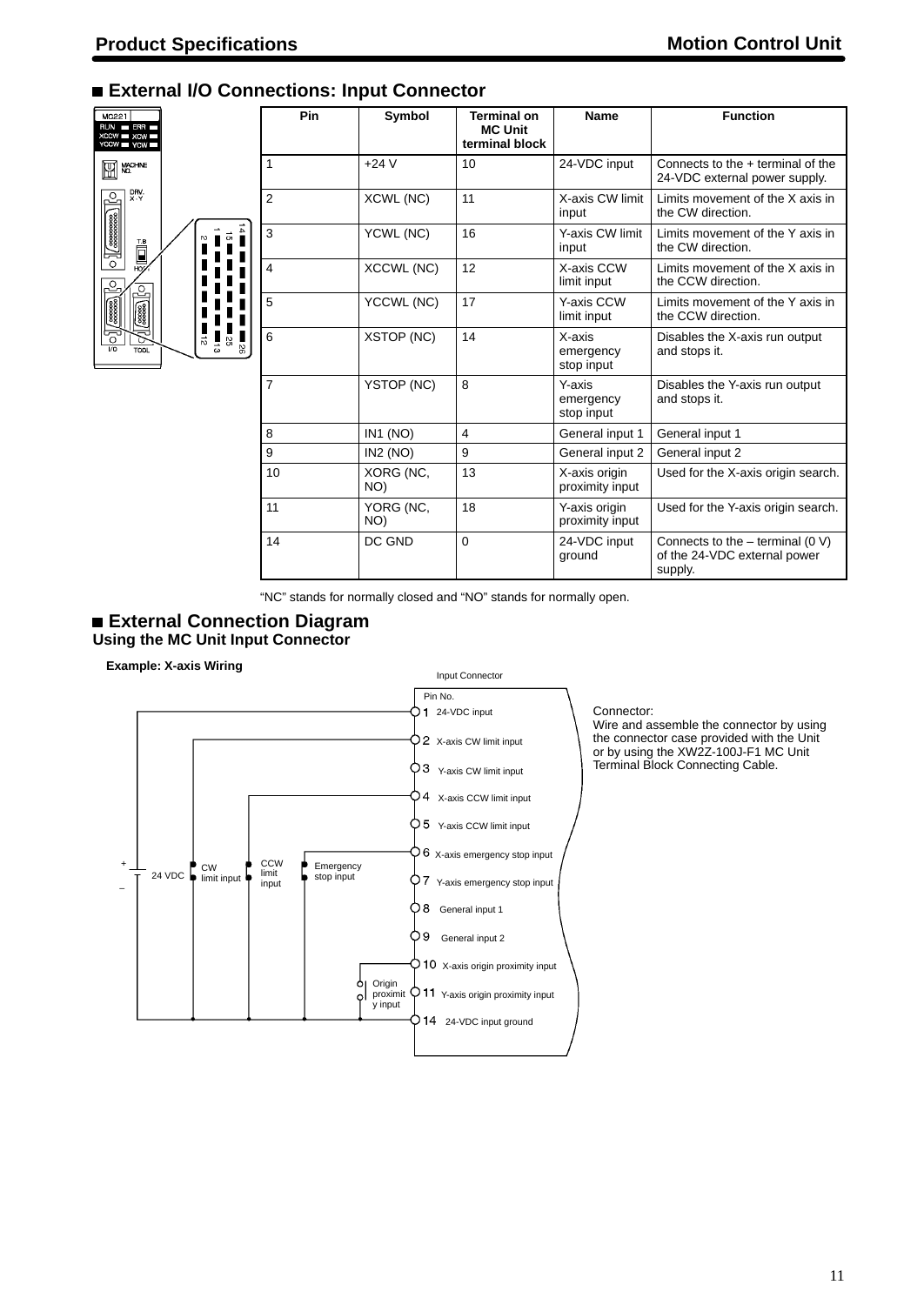## **Using the MC Unit Terminal Block**

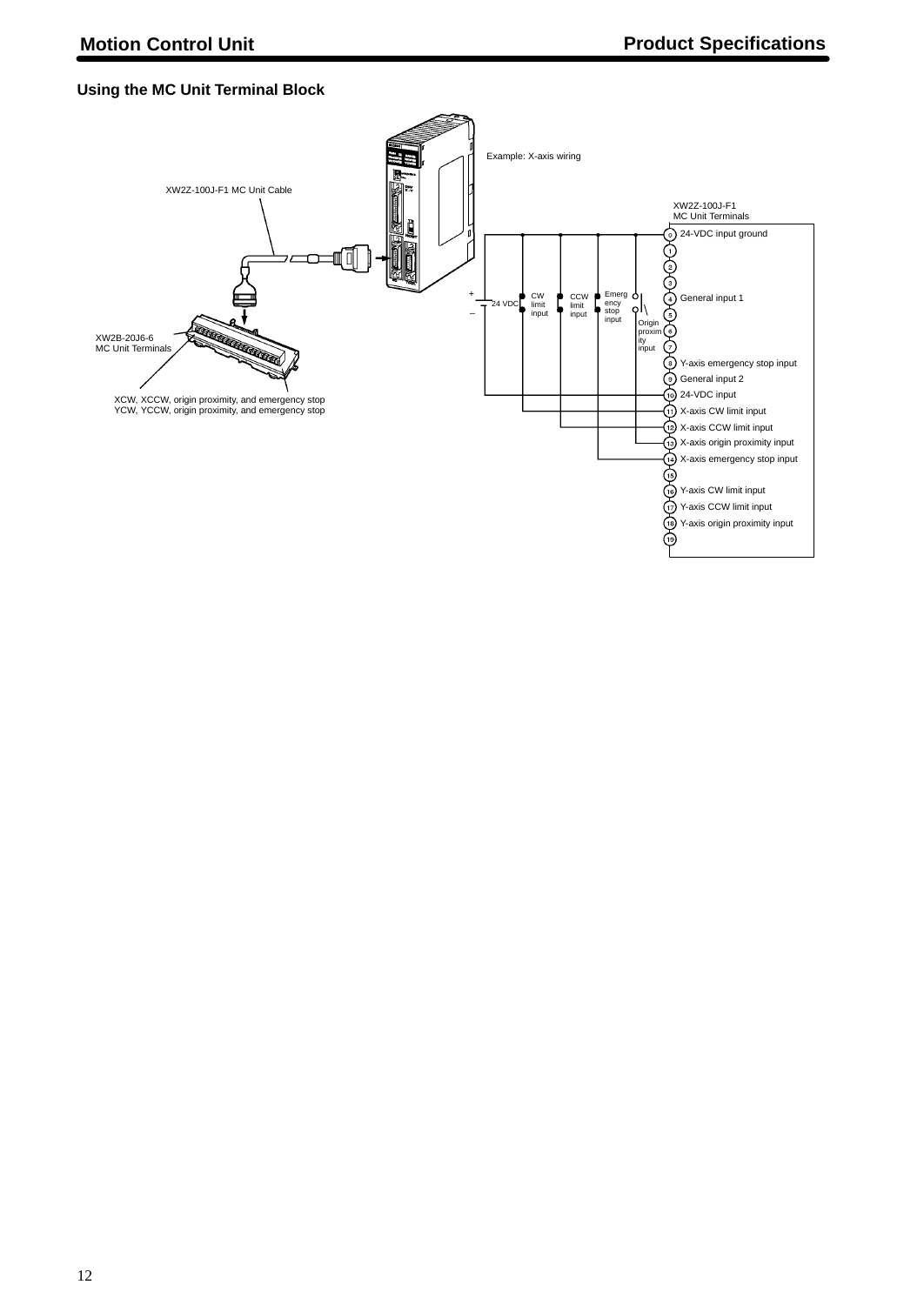## **DRV X-Y Connector: Servodriver Connection**



| Pin    | Symbol                          | Name                              | <b>Function</b>                                               |
|--------|---------------------------------|-----------------------------------|---------------------------------------------------------------|
| 1      | $+24V$                          | 24 VDC input                      | External power supply's 24-VDC input (for the<br>X-Y axes)    |
| 2      | DC GND                          | 24 VDC input ground               | External power supply's 24-VDC ground (for<br>the X-Y axes)   |
| 3      | <b>XALM</b>                     | X-axis alarm input                | Driver alarm input for the X-axis                             |
| 4      | XRUN                            | X-axis run output                 | Driver run output for the X-axis                              |
| 5      | <b>XALMRS</b>                   | X-axis alarm reset<br>output      | Reset output for the X-axis's driver alarm.                   |
| 8      | <b>XSGND</b>                    | X-axis SEN signal<br>ground       | SEN signal ground for the X-axis                              |
| 9      | XSOUT                           | X-axis SEN signal<br>output       | SEN signal output for the X-axis (absolute<br>encoder driver) |
| 10     | X-GND                           | X-axis feedback<br>ground         | Feedback ground for the X-axis                                |
| 11     | X-A                             | X-axis phase A input              | Phase A feedback input for the X-axis                         |
| 12     | X-A                             | X-axis phase $\overline{A}$ input | Phase $\overline{A}$ feedback input for the X-axis            |
| 13     | X-B                             | X-axis phase B input              | Phase B feedback input for the X-axis                         |
| 14     | X-B                             | X-axis phase B input              | Phase $\overline{B}$ feedback input for the X-axis            |
| 15     | X-Z                             | X-axis phase Z input              | Phase Z feedback input for the X-axis                         |
| 16     | ΧĪ                              | X-axis phase $\overline{Z}$ input | Phase $\overline{Z}$ feedback input for the X-axis            |
| 17     | <b>XOUT</b>                     | X-axis speed control              | Speed control voltage to the X-axis driver                    |
| 18     | XAGND                           | X-axis speed control<br>ground    | Ground for the X-axis's speed control voltage                 |
| 19     | $+F24V$                         | 24 VDC output                     | 24-VDC input to the driver (for the X-Y axes)                 |
| 20     | <b>FDC GND</b>                  | 24 VDC output<br>ground           | Ground for 24-VDC outputs (for the X-Y axes)                  |
| 21     | <b>YALM</b>                     | Y-axis alarm input                | Driver alarm input for the Y-axis                             |
| 22     | <b>YRUN</b>                     | Y-axis run output                 | Driver run output for the Y-axis                              |
| 23     | <b>YALMRS</b>                   | Y-axis alarm reset<br>output      | Reset output for the Y-axis's driver alarm.                   |
| 26     | <b>YSGND</b>                    | Y-axis SEN signal<br>ground       | SEN signal ground for the Y-axis                              |
| 27     | <b>YSOUT</b>                    | Y-axis SEN signal<br>output       | SEN signal output for the Y-axis (absolute<br>encoder driver) |
| 28     | Y-GND                           | Y-axis feedback<br>ground         | Feedback ground for the Y-axis                                |
| 29     | Y-A                             | Y-axis phase A input              | Phase A feedback input for the Y-axis                         |
| $30\,$ | $\overline{Y}$ - $\overline{A}$ | Y-axis phase $\overline{A}$ input | Phase $\overline{A}$ feedback input for the Y-axis            |
| 31     | Y B                             | Y-axis phase B input              | Phase B feedback input for the Y-axis                         |
| 32     | Y-B                             | Y-axis phase B input              | Phase $\overline{B}$ feedback input for the Y-axis            |
| 33     | Y-Z                             | Y-axis phase Z input              | Phase Z feedback input for the Y-axis                         |
| 34     | Y-Z                             | Y-axis phase $\overline{Z}$ input | Phase $\overline{Z}$ feedback input for the Y-axis            |
| 35     | YOUT                            | Y-axis speed control              | Speed control voltage to the Y-axis driver                    |
| 36     | <b>YAGND</b>                    | Y-axis speed control<br>ground    | Ground for the Y-axis's speed control voltage                 |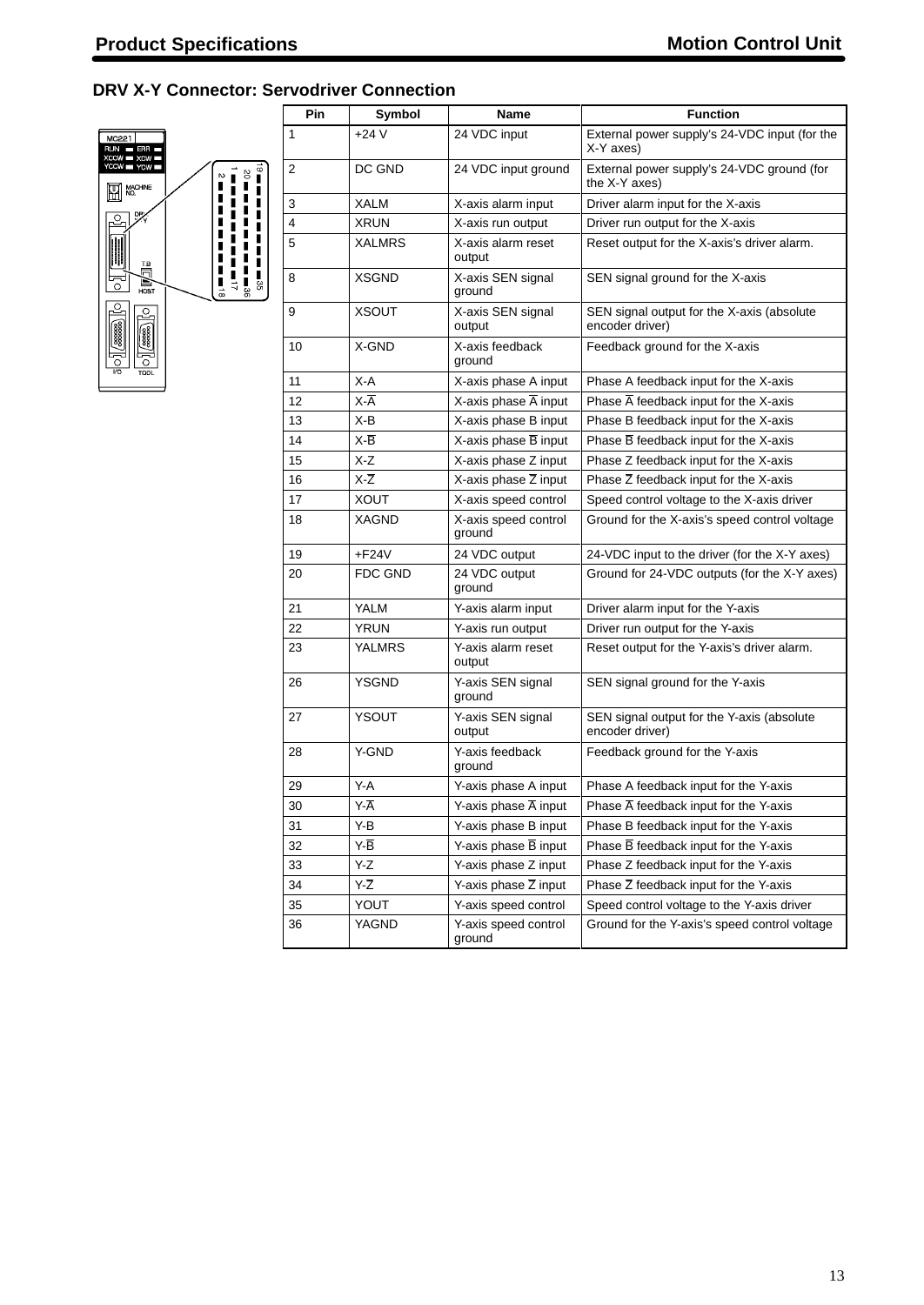## **Servodriver Cables (Optional)**

When using OMRON's U-, H-, or M-series Servodrivers, use Special Servodriver Cables that are available as options to connect the MC Unit to Servodrivers.

|          | <b>Series</b>                                           | Cable model number              | Length (m)     |     |
|----------|---------------------------------------------------------|---------------------------------|----------------|-----|
|          |                                                         | For single axis<br>For two axes |                |     |
| U-series | <b>R88D-U</b><br>for $30-W$ to<br>750-W<br>Servodrivers | R88A-CPU001M2                   | R88A-CPU001M1  | 1.0 |
|          |                                                         | R88A-CPU002M2                   | R88A-CPU002M1  | 2.0 |
|          | <b>R88D-U</b><br>for 1-W to<br>$5 - kW$<br>Servodrivers | R88A-CPUB001M2                  | R88A-CPUB001M1 | 1.0 |
|          |                                                         | R88A-CPUB002M2                  | R88A-CPUB002M1 | 2.0 |
| H-series | <b>R88D-H</b>                                           | R88A-CPH001M2                   | R88A-CPH001M1  | 1.0 |
|          |                                                         | R88A-CPH002M2                   | R88A-CPH002M1  | 2.0 |
| M-series | <b>R88D-M</b>                                           | R88A-CPM001M2                   | R88A-CPM001M1  | 1.0 |
|          |                                                         | R88A-CPM002M2                   | R88A-CPM002M1  | 2.0 |

Connector:

When the Special Cables shown on the left are not to be used, wire and assemble the connector by using the connector case provided with the Unit.



U-series Servodrivers:

R88A-CPU001M2/002M2 (30 to 750 W) R88A-CPUB001M2/002M2 (1 to 5 kW)



H-series Servodrivers: R88A-CPH001M2/002M2

M-series Servodrivers: R88A-CPM001M2/002M2



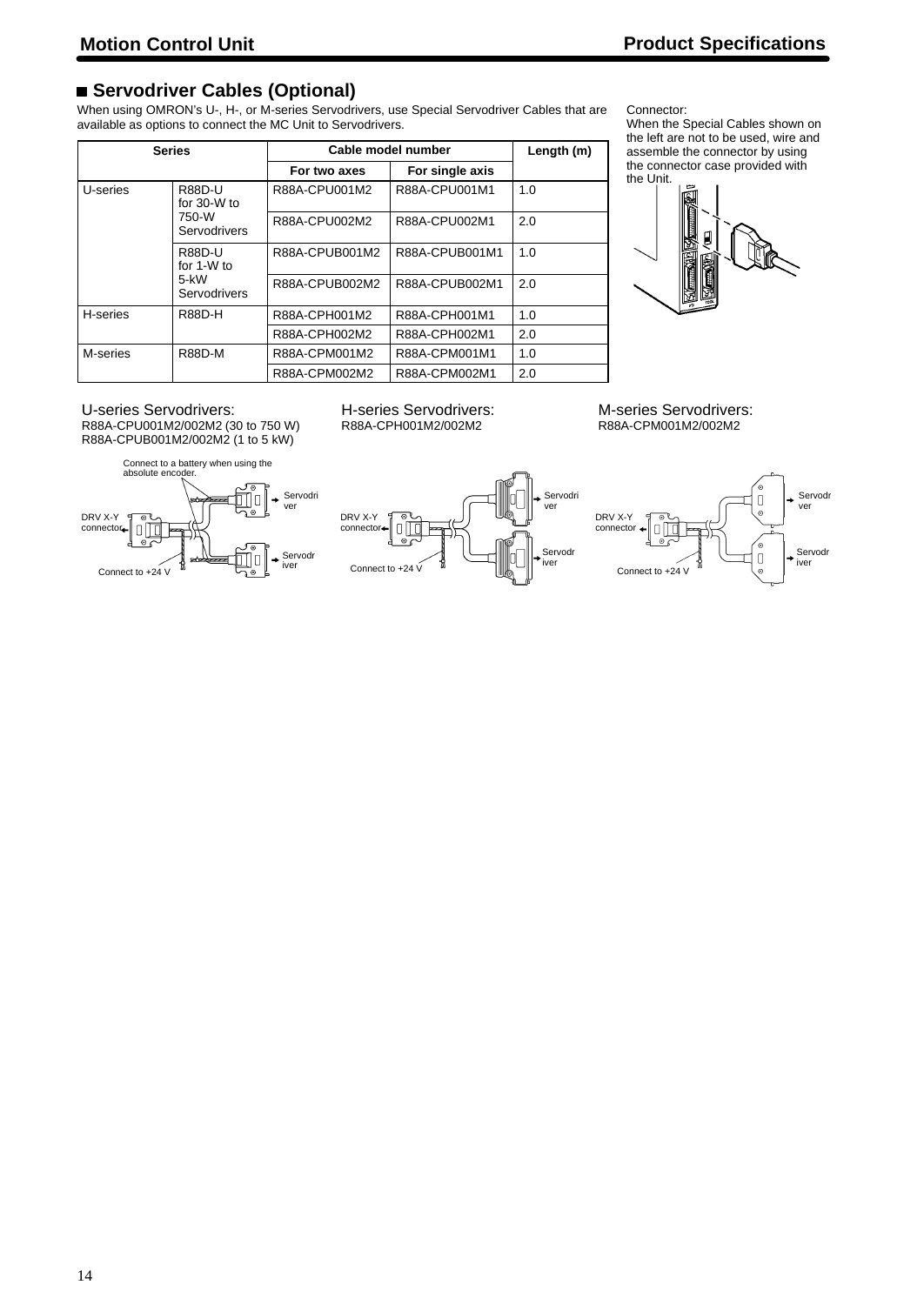## **Connection Examples**

Connection to U-series 30-W to 750-W Models (Using an Absolute Encoder) Special Servodriver Cable: R88A-CPU00<sup>M2</sup>



## **Dimensions**

**Note:** All units are in millimeters unless otherwise indicated.







## **C200H-MC221 Dimensions with the Unit Mounted**



**ALL DIMENSIONS SHOWN ARE IN MILLIMETERS.** To convert millimeters into inches, multiply by 0.03937. To convert grams into ounces, multiply by 0.03527.

ر⊡